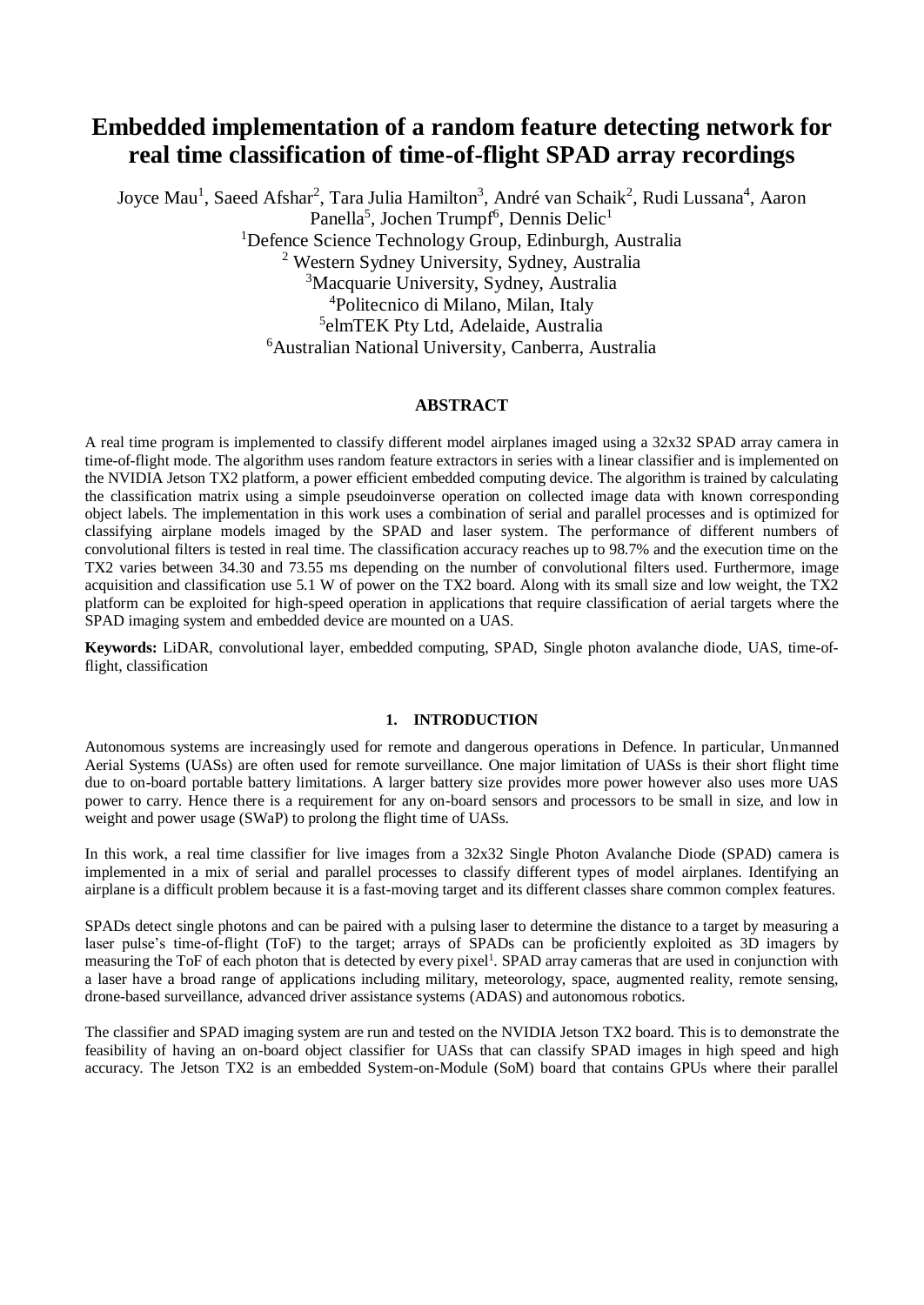<span id="page-1-0"></span>processes can be called via the board's CPU using NVIDIA's parallel programming language Compute Unified Device Architecture (CUDA). Its small size and low power consumption make it suitable for UAS operation or other applications that require the embedded classifier to have low SWaP. The image first goes through a filter to determine if an object is in it, and if so, the image goes through a classifier. This is where the image is processed through a convolutional layer, then is mapped into a vector for matrix multiplication with the classification matrix to produce a vector that enables decision to be made on the most likely airplane type. This structure can also be viewed as a single layer Convolutional Neural Networks (CNNs), which is unlike many existing CNNs as they are usually multi-layered.

Currently in the literature, there are many algorithms that perform classification. However, in many cases the classification algorithm is used as one building block in an overall process that is aimed at the detection of multiple objects in a scene. In this work, detection and classification are defined to be separate processes. Detection is defined as determining whether an object is in the field of view, and classification is defined as the categorization of an object into one of the trained classes.

To the best of the authors' knowledge, while there exists algorithms that classify SPAD data<sup>2</sup> and LiDAR point clouds<sup>3</sup>, none of them have been implemented on an embedded system. For SPAD data, two CNNs have been proposed; one 2D and one 3D network<sup>2</sup>. Both networks utilize a multi-layer CNN and they are used to classify 64x64 SPAD images, which are higher in resolution than the 32x32 images that are used in this paper. The networks are trained and tested separately to classify eight different objects into three different classes: airplane, chair and UAS. The average precision, recall and F1-score are used to measure the network's performance. The authors report that the 2D network achieves the same score of 0.95 for all these measures<sup>2</sup>. Likewise, the 3D network is reported to achieve the same score of 0.97 for all these measures<sup>2</sup>.

There is also another 3D CNN called VoxNet that is proposed for classifying LiDAR point clouds<sup>3</sup>. It utilizes the voxelization process which enables 3D point clouds to be divided into grids, which are called voxels. The voxels of the image are labelled as free, occupied or unknown depending on whether the points in the original data satisfy certain conditions. The multi-layer network is designed for general point clouds, and its creation and application on LiDAR data is demonstrated by Maturana et. al<sup>3</sup>. A subset of 14 classes from the Sydney Urban Objects dataset is used to perform training and testing of VoxNet. This data is collected using the Velodyne LiDAR. VoxNet achieves an average F1 score of  $0.73^3$ .

Despite the lack of work being conducted with SPAD images, there are many classification algorithms for standard images. Most of these are implemented on standard desktop machines. For this reason, the papers do not report on the power consumption of the overall classification system because it is not designed for energy efficiency. A classification performance analysis of the three most popular convolution neural networks is reported by Sharma et al.<sup>4</sup> The CNNs investigated are AlexNet, GoogLeNet and ResNet50. The authors fine-tune these pre-trained networks using three common datasets: CIFAR-100, ImageNet and CIFAR-10. For testing, the authors look at the classification accuracy of 20 classes of objects, where 10 classes come from CIFAR-100 and CIFAR-10 each. The average accuracies are reported to be 40.0875% for AlexNet, 68.152% for GoogLeNet and 68.96% for ResNet50.

For classification algorithms that are implemented on embedded systems, there is little existing work that focuses on single object classification. Nonetheless, there is one research group that has implemented a real time classifier called ShuffleNet on a Qualcomm Snapdragon 820 processor<sup>5</sup>. The network optimizes the performance of 1x1 convolutions in multi-layer CNNs by using pointwise group convolutions and a novel channel shuffle operation <sup>5</sup>. The processor is designed for mobile devices so it is much smaller, lighter and power efficient than the Jetson TX2. In terms of GPU power, there has not been any formal comparisons made between them. The training and testing are conducted using the ImageNet 2012 classification dataset. The authors report ShuffleNet's performance to have a classification error as low as 26.3% with an execution time of 108.8ms.

In summary, to the best of the authors' knowledge, this paper proposes the first real-time embedded classifier for single object classification from SPAD time-of-flight images with a performance on par with the best existing algorithms.

This paper will start with the description of the SPAD technology in Section [2,](#page-1-0) then the algorithm will be described in Section [3.](#page-2-0) The collection of training data will be described in Section [4](#page-4-0) which will then be followed by a discussion of the implementation in Section [5.](#page-5-0) Results and a brief discussion will be presented in Sections [6](#page-6-0) and [0](#page-9-0) respectively. Finally, conclusion will be provided in Sectio[n 8.](#page-11-0)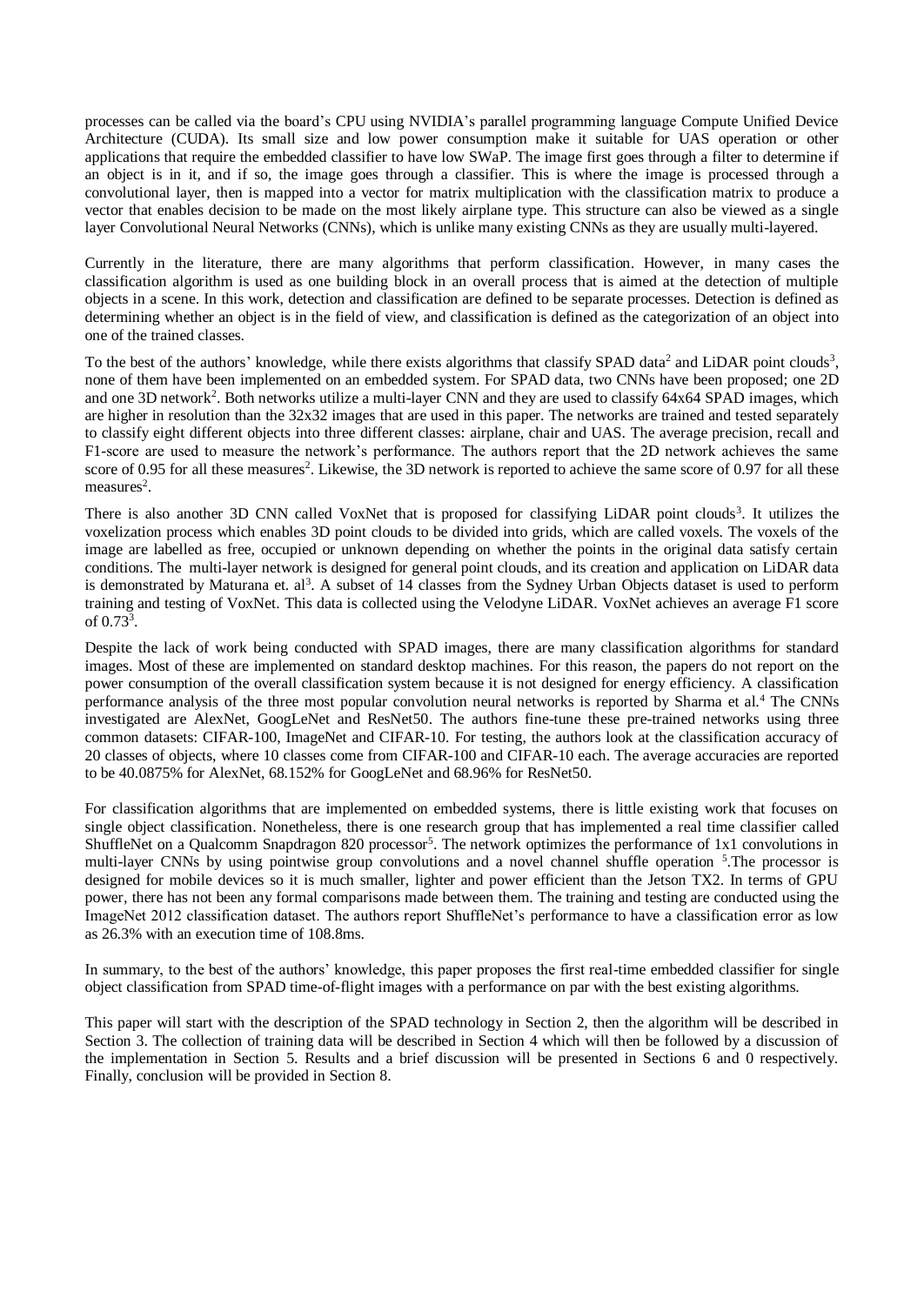#### **2. SINGLE PHOTON AVALANCHE DIODE (SPAD) TECHNOLOGY**

The Single Photon Avalanche Diode (SPAD) is a type of solid-state photo-detector that is capable of detecting single photon, which makes it very attractive for high-sensitivity, low-illumination detection applications. Creating an array of SPADs is possible by miniaturizing SPAD devices so that they all can fit onto a single integrated circuit chip. By accompanying each SPAD device with digital circuits it is then possible to create an individual pixel or smart detector that has the ability to both count the number of photons impinging onto the detector and to time-stamp their arrival time.

This type of SPAD array photo-detector microchip allows the development of SPAD cameras which are suitable for capturing 2D images in low-light conditions and particularly attractive for Direct Time-of-Flight (DToF) 3D imaging applications using LiDAR (Light Detection And Ranging).

The DToF SPAD camera used in this work is based on a monolithic chip, fabricated in a standard silicon CMOS technology process, integrating one SPAD and one time-to-digital converter in each of the 32x32 pixels, as already presented by Villa et. al.<sup>6</sup>. Depth 3D-ranging information is obtained through the use of a pulsed laser operating at 660 nm, synchronized to the camera, illuminating distant target with pulses of light. The reflected photons are detected by the camera which by using a Direct Time-of-Flight (DToF) ranging method, accurately measures the time taken by photons to travel to and from the target. In order to acquire a 3D depth-resolved image of a scene rapidly, it is possible to measure the ToF information pixel-by-pixel for an entire array of pixels in the SPAD sensor and communicate all this information off camera during each pulse of the laser.

Using the images produced from the 3D DToF SPAD camera offers an ideal opportunity to develop novel classification algorithms that can deal with the classification of 3D objects in various LiDAR based imaging applications.

In this work, the SPAD camera is fitted with a Navitar NMW-12WA<sup>7</sup> lens and a Thorlabs 660 nm filter<sup>8</sup>. The SPAD camera's field of view is set to 26.22 degrees. The laser used to obtain ToF data is a 100 mW 660 nm Coherent CUBE diode laser (name: CUBE 660-100C). It is fitted with Navitar 1-50486 12x zoom lens<sup>9</sup> and is adjusted to illuminate the field of view of the SPAD camera. The laser's beam divergence is at 22.61 degrees and its focus is at 40 mm. As the laser's divergence is smaller, the laser is moved further away from the object until its beam covers the SPAD camera's field of view. The object is always placed at 400 mm away from the camera and the minimum distance of the laser is calculated to be 473 mm away from the object.

## **3. THE ALGORITHM**

<span id="page-2-0"></span>The algorithm that is used consists of three major steps; denoising, detection and linear classification. The detection step determines whether there is an object in the current image frame, that is then elaborated by the classification step which determines the type of the detected object. If no object is detected, the algorithm moves onto the next image frame.

#### <span id="page-2-2"></span>**3.1 Denoising**

A moving average of 5 images is used for training, which is found to be the minimum number of images needed to average in order to remove noise without compromising the information in each image. For testing, a block average of 16 images is used instead. This will be explained in Section [5.2.](#page-6-1)

## <span id="page-2-1"></span>**3.2 Detection**

Detection is carried out by determining if there is a block of columns and rows whose sum is above a defined threshold value. The threshold values are determined empirically, by visually identifying if the calculated boundaries include most of the object. The boundary values are updated by the following:

$$
E_t = (1 - k) * E_{t-1} + k * e; \tag{1}
$$

where  $E_t$  is the current edge,  $E_{t-1}$  is the edge value from the previous image, and e is the intermittent edge value from determining the indices of the block of column or block of row that satisfies the threshold condition. The value k is set to 0.14 for this work. To ensure the boundary encompasses the object, the current edge value is rounded up for east and south edges while it is rounded down for west and north edges. The choice of rounding up or down depends on which side the indices start counting. Here the indices start on the west and north edges. The block size is checked for whether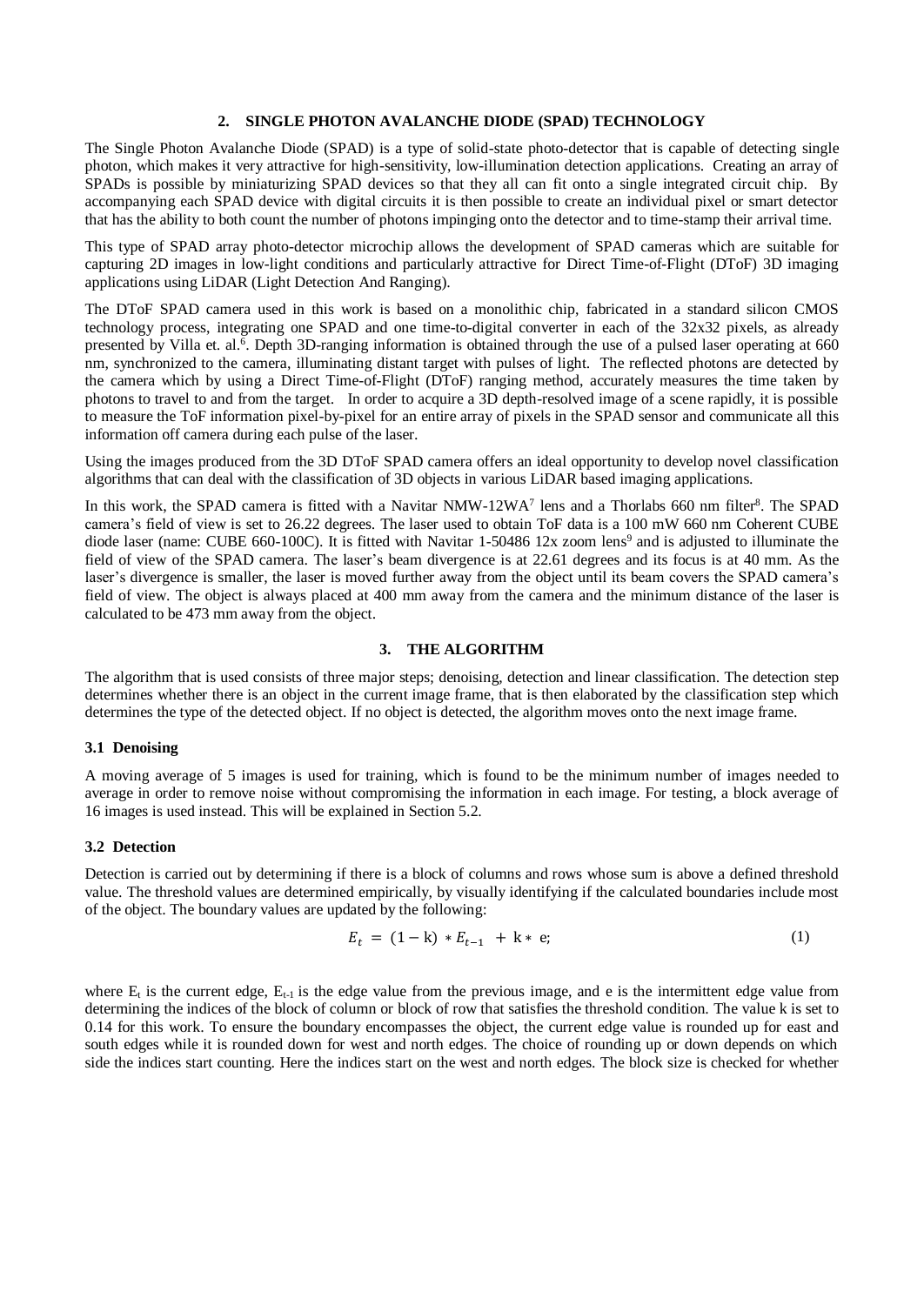it is within the required range, which is defined to be 10 to 30 for this work with model airplanes. If an object is detected, the region within the identified boundaries is used for classification. Otherwise, the algorithm waits for the next image.

#### **3.3 Linear classification**

A linear classifier is used in this work where the object is classified by determining the largest value of the product of the image vector X and the classification matrix W. The equation is written as follows:

$$
XW = Y \tag{2}
$$

The object that corresponds to the index of the largest value in the vector Y is the classified type determined by the algorithm. The image vector X is the histogram of the original image and its corresponding filtered images while the classification matrix W is calculated from images with known object labels. Details of them are given in the following sections.

#### <span id="page-3-1"></span>**3.4 Determining the image vector X**

The image from the detector is transformed in multiple steps into the image vector X. Firstly, the denoised image passes through one convolutional layer, where it is convolved with a number of different filters. For this work, the classification performance of different numbers of filters are investigated. The filters' dimensions are 4 by 4 pixels, which are empirically determined to be the smallest possible filter size that is effective.

Secondly, the convolved images are split into positive and negative valued frames. This approach is found empirically to produce better classification accuracy than keeping the positive and negative values together. The original images are also normalized because this is found to produce better classification results. Thirdly, the original and convolved images' positive and negative matrices are cropped at the boundaries identified by the detection algorithm in Section [3.2.](#page-2-1)

For the fourth step, each of these cropped images are then summed along the row and column to form two vectors each, and then these vectors are resampled. The resampling algorithm used here is also optimized for fast processing, which will be discussed in more detail in Section [3.5.](#page-3-0) The vectors are then concatenated into the image vector X for classification.

## <span id="page-3-0"></span>**3.5 Resampling**

Zero-order hold is used in this work for upsampling where for an upsample factor of n, every element in the vector is replicated n times. For a downsampling factor of n, every i+n-th element is kept where  $i = \{1,2,3,4,...\}$ . An additional step is added before resampling to decrease the processing time. It determines whether artificially extending or shortening the original vector will decrease the processing time of the resampling operation. This is because if the original vector's length is coprime with the output vector length, the upsample factor becomes very large, hence increasing the processing time. However, by changing the original vector's length by a few elements, the upsample factor can decrease significantly.

This extra step takes advantage of the noisy nature of the SPAD data to prioritize processing time over precision. Losing a few values or adding a few zeros at either end of the summed row and column vectors (from Section [3.4\)](#page-3-1) will have a negligible effect on the overall information in the data. The implementation details are as follows.

The new length x for the original vector is determined by finding a minimum of the following function.

$$
f(x) = Penalty function(x) * LCM(x, output vector length)
$$
\n(3)

where

$$
Penalty function(x) = remapping resistance factor * (x - original vector length)^2 + 1
$$
\n(4)

The LCM in equation (3) is a measure of the relative computational cost of resampling. The penalty function from equation (4) measures the loss in information for removing elements or adding additional zeros to the original vector before resampling. The remapping resistance factor is used to determine how much difference in length can be tolerated. The higher the value, the lesser the tolerance. The remapping resistance factor in this work is set to 1.25.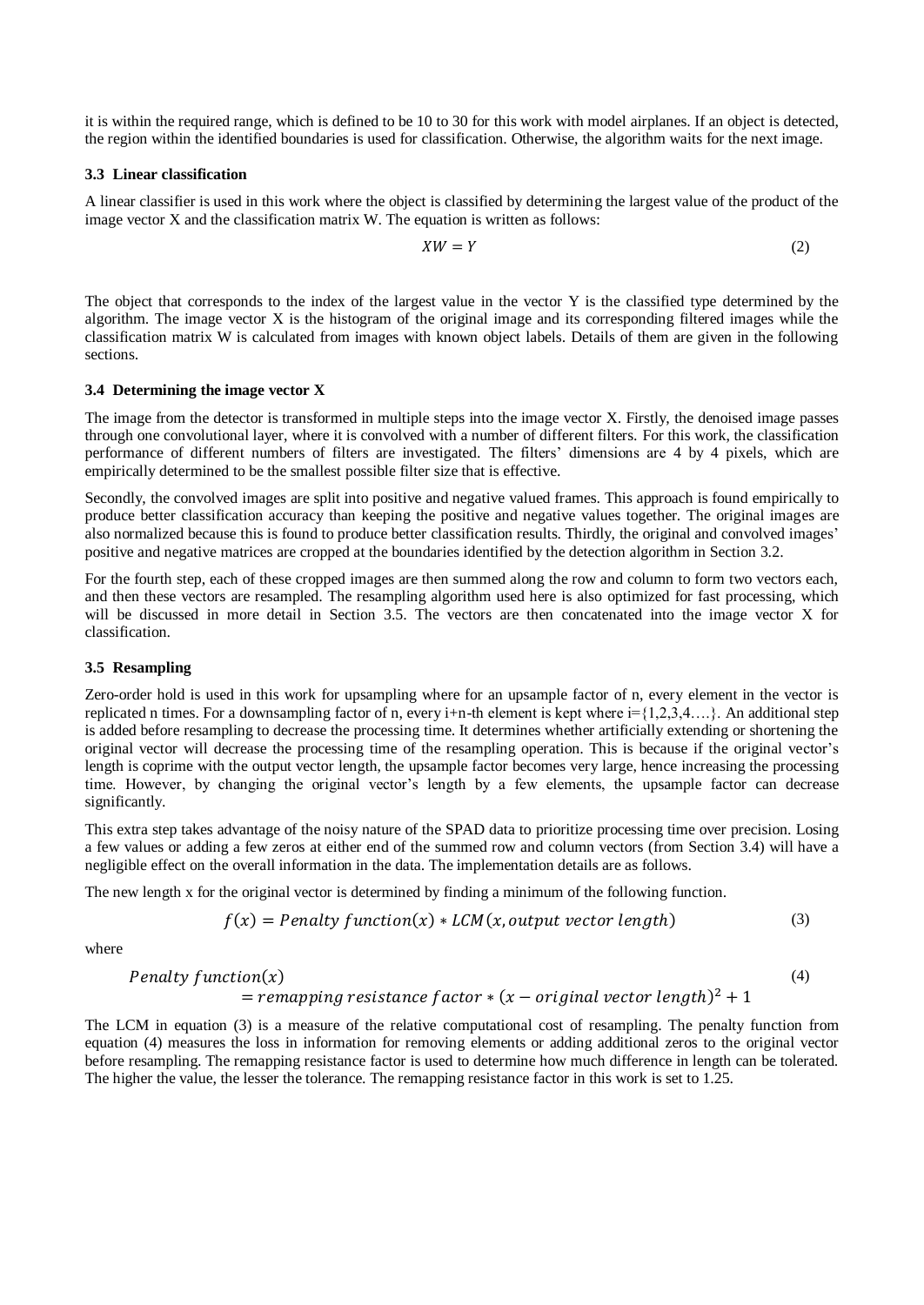In the implementation, a lookup table is calculated for all possible original vector lengths. These are between 1 to 31 because all the images are cropped before resampling. Only one lookup table is required since the output vector length is always 32 for this work.

Once the desired input vector length is determined, the length of the original vector is changed by adding zeros to either side or removing elements as required. The number of elements to remove or add on the left and right is determined by the following formulas:

Number of elements to add or remove to the left  
\n
$$
= \begin{cases}\n\frac{new \text{ length} - original \text{ length}}{2} & \text{if length difference is even} \\
\frac{new \text{ length} - original \text{ length} - 1}{2} & \text{if length difference is odd}\n\end{cases}
$$
\n(5)

Number of elements to add or remove to the right  
\n
$$
= \begin{cases}\n\frac{new length - original length}{2} & \text{if length difference is even} \\
\frac{new length - original length + 1}{2} & \text{if length difference is odd}\n\end{cases}
$$
\n(6)

Once the original vector has been changed to the desired length, then it is upsampled using zero order hold and down sampled by choosing every n-th element of the vector.

#### **3.6 Determining the classification matrix W**

The classification matrix in this work is determined using the following operation.

$$
W = (X_{train}^T * Y_{ground\ truth})^T (X_{train}^T * X_{train} + b)^{-1}
$$
\n
$$
(7)
$$

where b is the regularization factor added to the diagonal of the matrix product.  $X<sub>train</sub>$  is a matrix that contains the image vectors of the recorded frames of the airplanes in each row. In this work where four different airplanes are classified, the regularization factor is set to 100. This value is found through trial and error on what value provides the best classification matrix. Equation (7) is derived by using the pseudoinverse of  $X_{train}$  and applying the Ridge Regression (also called Tikhonov regularization).

# **4. MODEL AIRPLANE DATASET**

<span id="page-4-0"></span>The model airplane dataset is collected from dropping each of the four types of model airplanes in front of the SPAD camera and laser system. This simulates the airplanes moving across the camera's field of view at a high speed. The model airplanes are shown in [Figure 1](#page-4-1) and are Tu-128, Su-35, Su-24 and MQ-9. Their sizes vary but are not larger than 17 cm by 12 cm by 2 cm. This allows them to be within the camera's field of view when imaged at a closer distance.

<span id="page-4-1"></span>

Figure 1: Model airplanes used for imaging.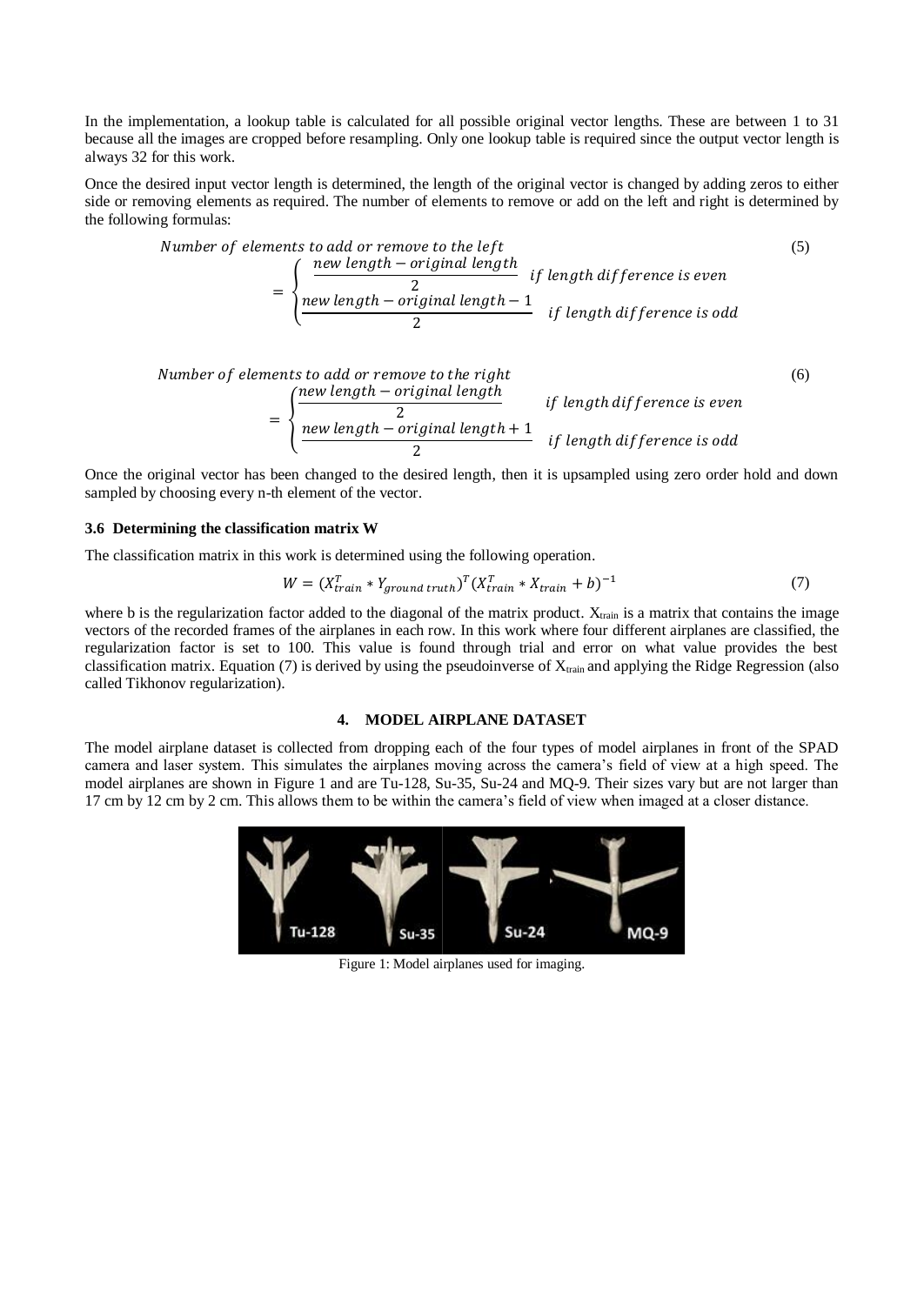

Figure 2: A selection of images from the training dataset. The airplane types are (from left to right) Tu-128, Su-35, Su-24 and MQ-9.

<span id="page-5-1"></span>A separate recording is made for each airplane drop and each airplane is dropped 100 times. The model airplanes are painted white to standardize the recordings. The recordings collected are also flipped left to right to double the number of images available for training. This gives a training set of 800 recordings in total where each recording on average has 427 images. [Figure 2](#page-5-1) shows a sample of the collected data after denoising. The airplanes are dropped in different orientations 40 cm from the front of the camera to simulate a large airplane flying past the camera's field of view. The laser pulse width is 17 ns and the camera has a timing resolution of 390 ps, hence making the model airplanes correspond to pixel values ranging between 44 different time bins.

# **5. IMPLEMENTATION**

<span id="page-5-0"></span>As this work is focussed on the real time classification of SPAD images on the Jetson TX2 board, only the inference part of the algorithm is implemented on the TX2. The algorithm is trained and tested offline with different numbers of filters before the classification matrix and filter values are transferred to the TX2 board. The 200 recordings for each airplane are split randomly in half for training and testing. This allows for fast training and testing to be executed before the optimal parameters are transferred to the TX2 board. Furthermore, the size of the training datasets will not be limited in the future by the memory capacity of the TX2 board.

#### <span id="page-5-2"></span>**5.1 Software implementation**

The implementation of the classifier is designed to adhere to three principles: multithread where appropriate to increase performance, make use of the L1 caches when possible, and offload specific functions to the GPU only when they can benefit from concurrent operations. Image acquisition and classification are split into two separate threads in the implementation. This design choice is made because image acquisition requires less time than classification, so the implementation can acquire the next image before the classifier finishes processing the current image. Hence, the classifier only idles during data transfer between threads. The TX2 board contains an ARM Cortex A57 with 80 KiB L1 cache which is sufficient for accommodating 1024 numerical values for each image frame. Therefore, the execution time of data transfers between threads is minimal. Furthermore, cache hits are able to be utilized to perform basic arithmetic functions serially. This is much faster overall than transferring data from the CPU to the GPU, performing the same arithmetic functions concurrently, and then transferring the data back to the CPU.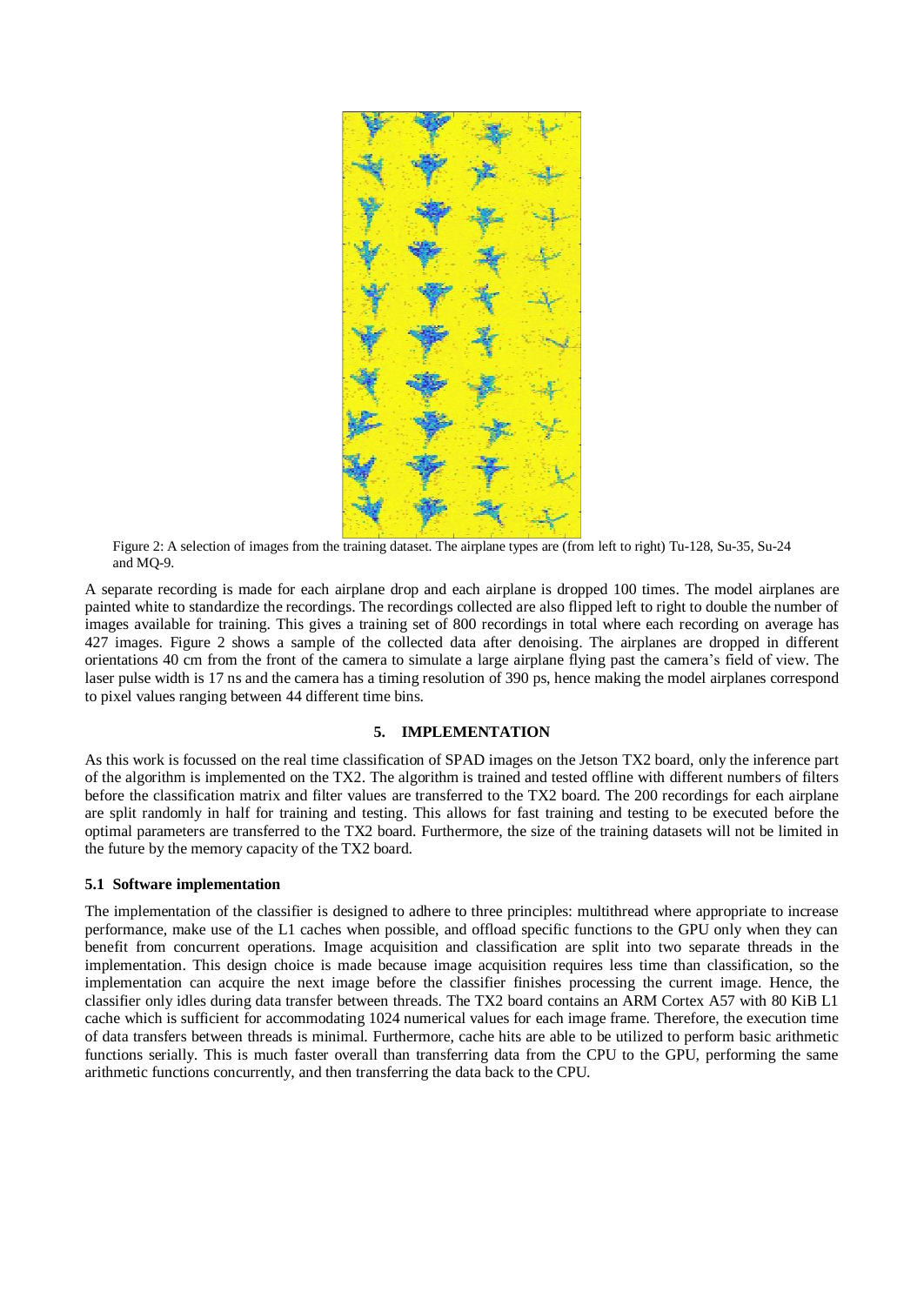Implementing parts of the classifier in parallel processes is another way to improve the classification time. Operations are implemented in parallel using CUDA when the reduction in time resulting from concurrent execution in the GPU outweighs the extra time spent transferring data to the GPU. This is true for convolution, summation of matrices to vectors and matrix multiplication. In particular, the summation of matrix rows and columns is implemented using the CUDA warp shuffle functions. This accesses the image at the register level, allowing very fast summation operations. Furthermore, two design steps are implemented to reduce the amount of time spent on transferring data between CPU and GPU. Firstly, the functions that are parallelized are only called once. For example, this is achieved in convolution by concatenating multiple filters into one array and multiple output images into another. Secondly, the GPU's shared memory is used to store values.

#### <span id="page-6-1"></span>**5.2 Denoising of real time images**

A block average of 16 images is implemented instead of a moving average of 5 images for real time classification. This is because a burst of 16 raw images is transferred to the TX2 at each camera acquisition and extra steps will be required if a moving average of 5 images is to be implemented. Since camera acquisition and classification are implemented in two separate threads as explained in Section [5.1,](#page-5-2) calculating an average of 16 frames does not risk losing any real time information whilst keeping the processing time short.

## **5.3 Additional check for real time detection**

An additional detection check is added to stop any background noise to be detected as an object for classification. The detected object is only used if its distance is within the distance range which the airplanes are placed. This is determined by checking whether the  $5<sup>th</sup>$  percentile's value of the frame is less than a certain threshold value. The threshold value is determined by calculating the 5<sup>th</sup> percentile value of frames which contain the airplane being held at the furthest possible point.

#### **6. RESULTS**

#### <span id="page-6-0"></span>**6.1 Denoising and detection**

Denoising and detection are implemented as described in Sections [3.1](#page-2-2) and [3.2.](#page-2-1) Example outputs are shown in the following figures:



<span id="page-6-2"></span>Figure 3: Effect of averaging 16 frames on the TX2 board, here the first 6 rows contain the raw images and the last row contains the averaged images.



<span id="page-6-3"></span>Figure 4: Detection identifying the bounding box of each airplane.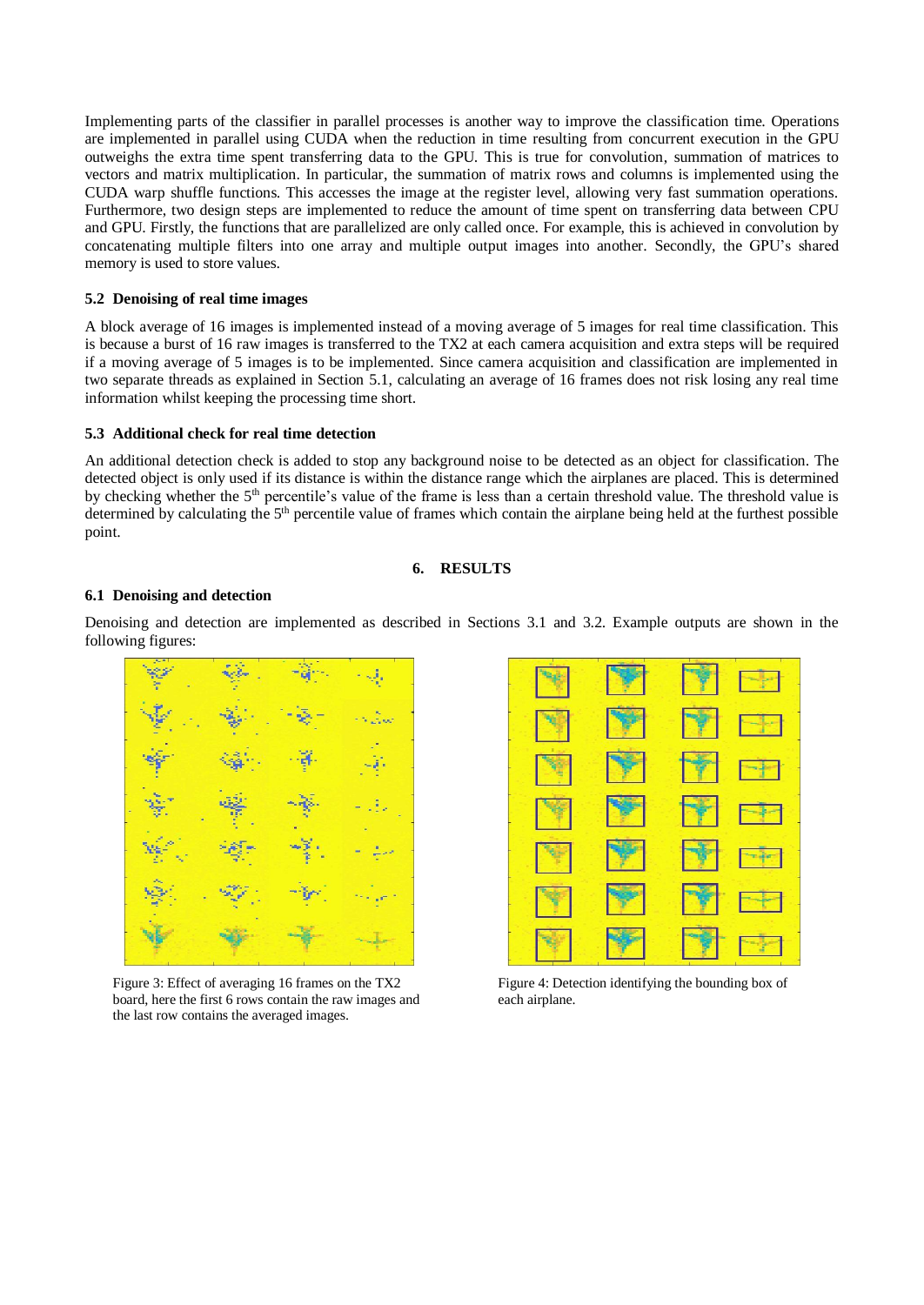The last images in each column in [Figure 3](#page-6-2) are averaged images of the 16 raw images, only 6 of the 16 raw images are shown to illustrate the nature of the raw images[. Figure 4](#page-6-3) shows the model airplane being detected by the bounding box.

## **6.2 Filters selection**

In this work, the classification accuracy of the implementation on the TX2 board is tested for different numbers of random filters in the convolution layer. 10 sets of random filters are generated offline for each number of filters to decide which set should be used on the TX2 based on the resulting classification performance. 200 recordings of each airplane are split in half randomly 20 times to train and test the algorithm for each set of random filter values. This means the training and testing sets contain 107800 images each. Recordings are split instead of images to prevent the training or testing dataset from containing too many images of the airplanes at a certain position in the drop.



Figure 5: Classification Accuracies per Frame of Different Filter Values for Different Numbers of Filters

<span id="page-7-0"></span>Their classification accuracies are shown in [Figure 5.](#page-7-0) Each '+' data point in the figure represents the mean accuracy of one set of random filters over 20 random airplane data splits. Each 'o' data point represents the mean accuracy of all the sets of filters for that number of filters.

# **6.3 Accuracy results**

The classifier is tested with different numbers of filters and with the airplane being held in three different ways: downwards vertically, angled downwards and dynamically. The third way is done by moving the airplane in a small circular motion to simulate the camera experiencing vibrations whilst on the UAS. For each number of filters and each way of holding the model airplane, 32 classification experiments are conducted for each airplane type. As an example, [Figure 6](#page-8-0) shows some of the live image feed used to test the classifier for each way of holding the airplane. The number of filters that is used in the classifier during this testing is 16. The image feeds for the dynamic case look similar to the image feed for the vertical case because for all three cases, the airplanes are placed 40 cm away from the camera, and the dynamic case only has the airplanes moving within a radius of 1.5 cm from that position.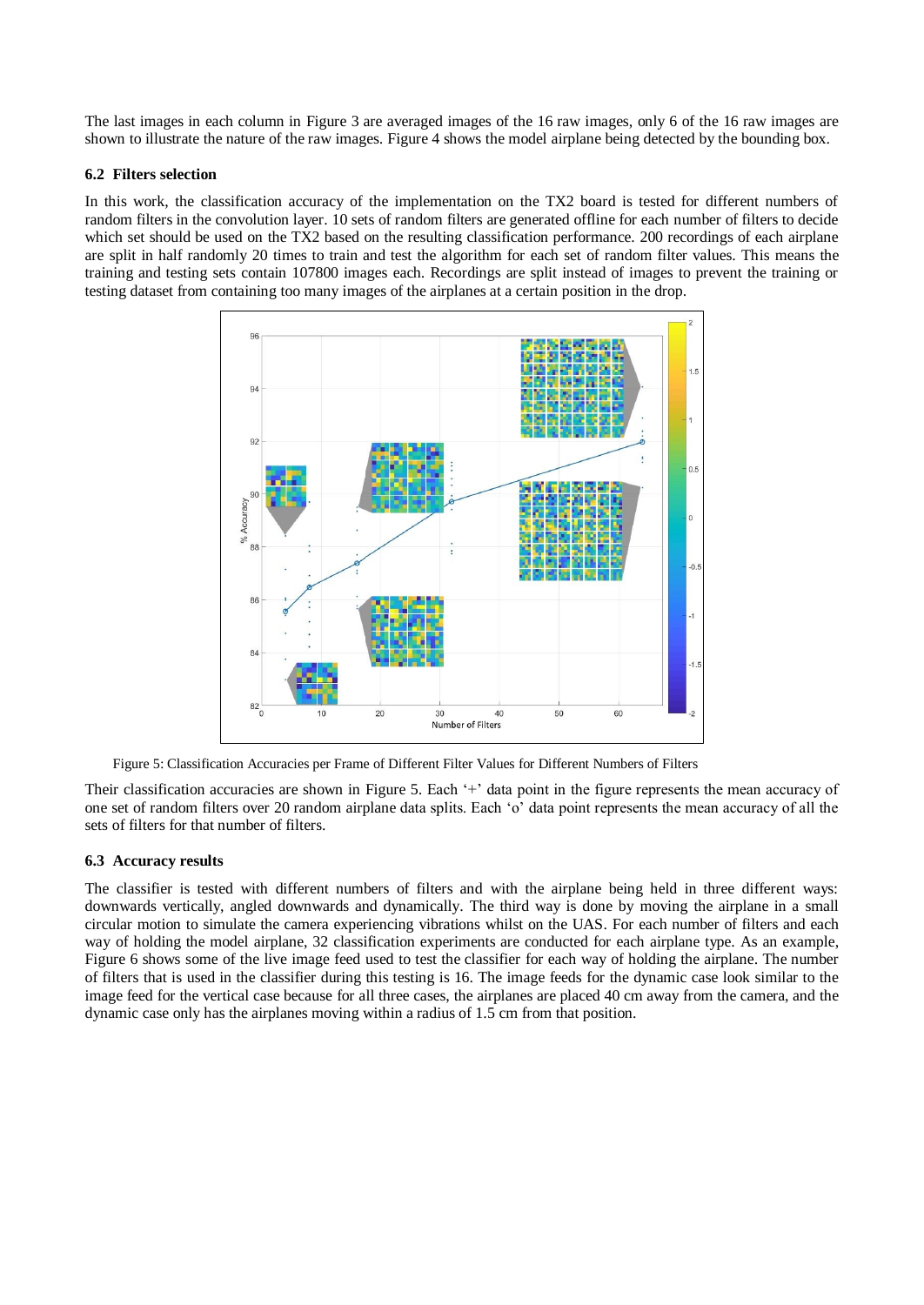

<span id="page-8-0"></span>Figure 6: Images saved from testing the classifier with 16 filters using a live image feed, each group of four columns are chosen from each way of holding the airplane (starting from the left): a) vertical, b) angled, c) dynamic (where the airplane is moving in a circle).

Confusion matrices are used to analyse the performance of the classifier with different numbers of filters and in different ways of holding the model airplanes. The predictions from the set of 32 classifications are recorded and used for calculating the performance measures in [Table 1.](#page-8-1) The predictions are recorded as percentages for each airplane type. Recall and overall accuracy share the same row because they have the same values since the number of testings for each airplane are the same.

| <b>Measures</b>    | of<br>Way   | <b>Number of Filters</b> |       |           |       |        |
|--------------------|-------------|--------------------------|-------|-----------|-------|--------|
|                    | holding the | $\boldsymbol{4}$         | 8     | <b>16</b> | 32    | 64     |
|                    | airplane    |                          |       |           |       |        |
| <b>Overall</b>     | Vertical    | 90.63                    | 96.88 | 97.66     | 98.44 | 100.00 |
| <b>Accuracy</b>    | Angled      | 87.50                    | 90.63 | 94.53     | 96.88 | 99.22  |
| $(\%)$<br>and      | Dynamic     | 82.81                    | 89.06 | 93.75     | 95.31 | 96.88  |
| <b>Macro</b>       | Average     | 86.98                    | 92.19 | 95.31     | 96.88 | 98.70  |
| Recall $(\% )$     |             |                          |       |           |       |        |
| <b>Macro</b>       | Vertical    | 92.37                    | 97.22 | 97.77     | 98.48 | 100.00 |
| <b>Precision</b>   | Angled      | 88.81                    | 92.45 | 94.91     | 97.01 | 99.24  |
| $(\%)$             | Dynamic     | 85.99                    | 91.05 | 94.64     | 95.86 | 97.06  |
|                    | Average     | 89.06                    | 93.57 | 95.77     | 97.12 | 98.77  |
| F1<br><b>Macro</b> | Vertical    | 0.91                     | 0.97  | 0.98      | 0.98  | 1.00   |
| measure            | Angled      | 0.88                     | 0.92  | 0.95      | 0.97  | 0.99   |
| $(scale of 0-)$    | Dynamic     | 0.84                     | 0.90  | 0.94      | 0.96  | 0.97   |
| 1)                 | Average     | 0.88                     | 0.93  | 0.96      | 0.97  | 0.99   |
| Average            | Vertical    | 4.69                     | 1.56  | 1.17      | 0.78  | 0.00   |
| Error Rate         | Angled      | 6.25                     | 4.69  | 2.73      | 1.56  | 0.39   |
| (%)                | Dynamic     | 8.59                     | 5.47  | 3.13      | 2.34  | 1.56   |
|                    | Average     | 6.51                     | 3.91  | 2.34      | 1.56  | 0.65   |

<span id="page-8-1"></span>Table 1: Performance measures for different number of filters.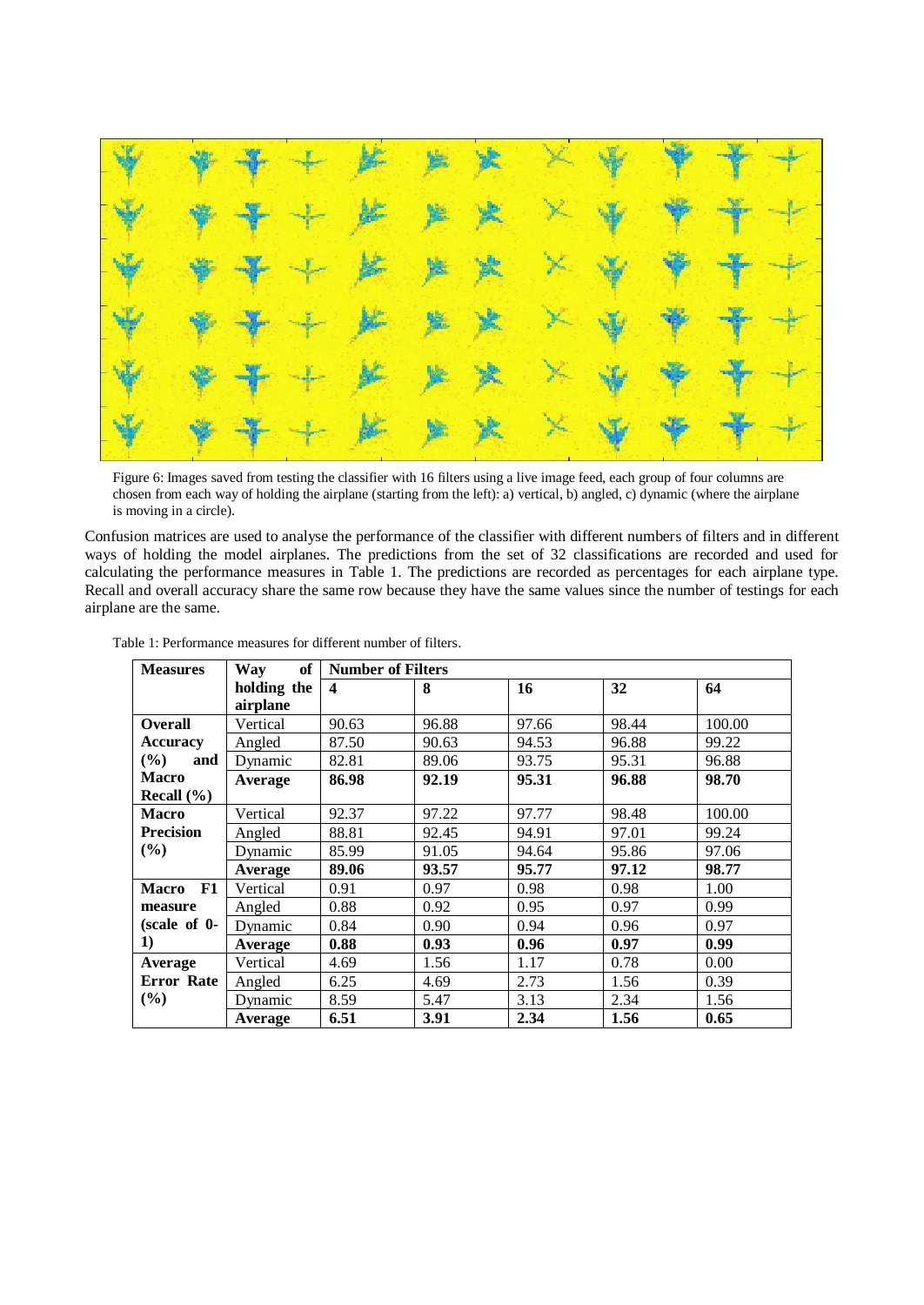In further test runs we simulate an airplane flying past the camera. The camera is fixed onto a gimbal and moved at a constant speed to scan a static vertical model airplane from bottom to top. The classifier is only stopped after the airplane exits the field of view. The number of detections during each scan is recorded and the classifier's confidence rate for each airplane type during the midpoint of the scan is shown in [Table 2](#page-9-1) below. 64 filters are used in the classifier for these test runs because [Table 1](#page-8-1) shows this number of filters has the best performance.

<span id="page-9-1"></span>

| <b>Airplanes</b>   | Confidence Rate of the scan's middle frame (%) |         |         |        | <b>Number</b> |
|--------------------|------------------------------------------------|---------|---------|--------|---------------|
| scanned            | <b>Tu-128</b>                                  | $Su-35$ | $Su-24$ | $MO-9$ | detections    |
| Tu-128             | 91.30                                          |         | 8.70    |        | 44            |
| $\overline{Su-35}$ |                                                | 86.96   | 13.04   |        | 45            |
| $Su-24$            |                                                |         | 100     |        | 43            |
| $MQ-9$             |                                                |         | 4.76    | 95.24  | 40            |

Table 2: Classification performance of classifier when model airplane is moving at a constant speed in field of view.

#### **6.4 Execution time**

The average execution time for the TX2 board to classify an image is presented in [Table 3](#page-9-2). These are the average execution times for the dynamic case. The overall execution time is only the classification time because image acquisition and classification are implemented in two separate threads as discussed in Section [5.1.](#page-5-2) Also, the amount of time it takes for the SPAD camera to see the object will depend on the laser strength and the distance to the target hence this is not included in the execution time.

<span id="page-9-2"></span>

| Table 3: Average execution time of classifier using different number of filters (ms). |  |  |
|---------------------------------------------------------------------------------------|--|--|
|---------------------------------------------------------------------------------------|--|--|

|               | <b>Number of Filters</b> |       |       |       |       |
|---------------|--------------------------|-------|-------|-------|-------|
|               |                          | 8     | 16    | 32    | 64    |
| <b>Tu-128</b> | 31.99                    | 30.00 | 40.61 | 46.22 | 64.79 |
| $Su-35$       | 28.63                    | 32.39 | 39.76 | 48.43 | 66.45 |
| $Su-24$       | 29.06                    | 31.85 | 35.98 | 46.79 | 62.99 |
| $MO-9$        | 31.04                    | 31.38 | 38.07 | 49.80 | 66.04 |
| Average       | 30.18                    | 31.40 | 38.61 | 47.81 | 65.07 |

<span id="page-9-0"></span>The power consumption of the TX2 board when executing the classifier in real time is found to be 5.1 W.

# **7. DISCUSSION**

From the classification results in [Table 1,](#page-8-1) it is evident that the classifier performs best with 64 filters. In this setting, its overall classification accuracy reaches 98.7% and its error rate is at its lowest of 0.65. Its F1 measure is 0.99 given its recall and precision scores are at 98.7 and 98.77 respectively. Overall, the classification accuracy improves with increasing number of filters. The average execution time for this classifier with 64 filters is around 73.55 ms. The power consumption for the classifier to execute in real time is between 5.1 W. As there is no reported power consumption in other related work, the power consumption cannot be compared.

The performance of the classifier is comparable to other existing CNNs presented in the literature. Using 16 or more filters result in the classifier having a higher precision, recall and F1 score than the 2D network proposed by Ruvalcaba-Cardenas et. al.<sup>2</sup>. However, there are a few differences between the 2D network and this paper's proposed network. First of all, the 2D network uses a VGG-16 model that is pre-trained on 14 million standard images, and adds four layers to fine-tune the network to classify SPAD images<sup>2</sup>. This makes a total of 18 layers which is much larger than this paper's random feature detecting network. Secondly, the training data is different. An average of 4270 SPAD images per class are used for training in this paper while 641 SPAD images per class are used to fine-tune a pre-trained model for the 2D network<sup>2</sup> . Thirdly, this paper's images are 32x32 in size and Ruvalcaba-Cardenas et. al.'s original images are 64x64 which are then scaled up to 224x224 to be compatible with the VGG-16 model's input layer<sup>2</sup>. Furthermore, Ruvalcaba-Cardenas et. al. are classifying eight different objects into three classes (airplane, chair,  $UAS$ )<sup>2</sup> while this paper is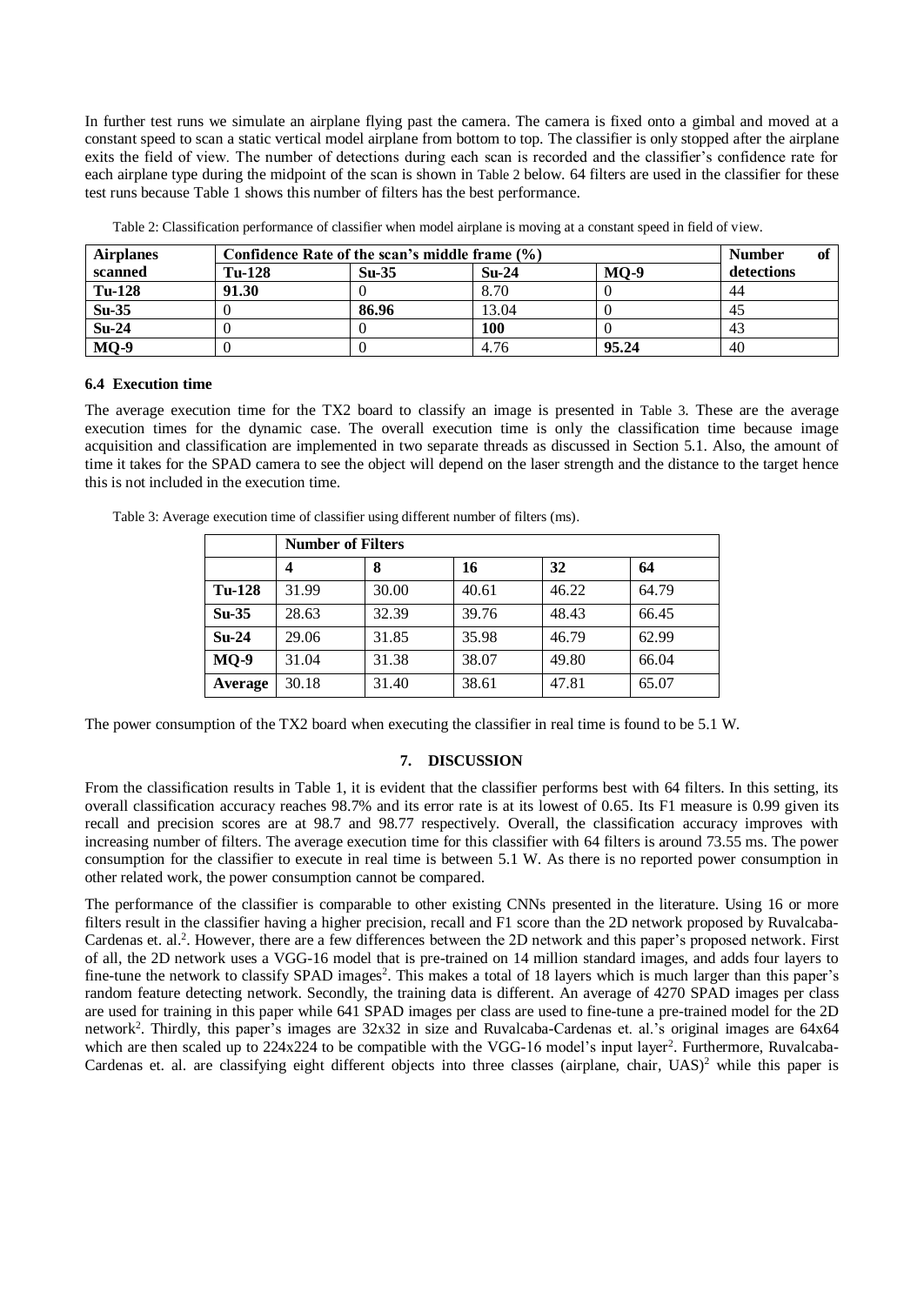classifying four different airplanes into four different classes (Tu-128, Su-35, Su-24, MQ-9), where there is a one-to-one correspondence between each object to a class.

For the 3D network proposed for SPAD images<sup>2</sup>, this paper's classifier has equal performance when using 32 filters and performs better at 64 filters. Point clouds are used as input data for the 3D network. This is different to this paper's work where the SPAD images are interpreted as 2D images with the values giving distance information. Furthermore, the object's pixels are projected over the z-plane to create a 3D point cloud for the 3D CNN<sup>2</sup>. This is needed because the objects are being timed at the same bin by the SPAD and laser system, hence appearing flat in a 3D map<sup>2</sup> . The 3D network also has a different structure to this paper's network, where the 3D network has 11 layers<sup>2</sup> and this paper's network can be viewed as a single layer CNN.

The network in this paper also performs better than  $VoxNet<sup>3</sup>$  for all numbers of filters. The average  $F1$  score of the Multi Resolution VoxNet is  $0.73<sup>3</sup>$  while this paper's network has a lowest F1 score of 0.88 at 4 filters. However, this work is only classifying 4 classes of objects while VoxNet is tested to classify 14 classes of objects<sup>3</sup>. VoxNet's training data size is unknown so it is difficult to determine whether we are using a larger dataset for training. It is known that the dataset used (Sydney Urban Objects dataset) for VoxNet only has 631 images<sup>10</sup> for each class of object, and this is much smaller than this paper's training dataset of 4270 images per class. VoxNet also uses many more layers than this paper's network that can be viewed as a single layer CNN. Its CNN consists of two identical 5-layer networks working in parallel and then one final classification layer. The two parallel networks are used to process the data that is voxelized by two different sized grids, 0.1m and 0.2m. This is to ensure the classifier is rotationally invariant.

<span id="page-10-0"></span>

|                     | <b>AlexNet</b>             | GoogLeNet                           | ResNet <sub>50</sub>                      |
|---------------------|----------------------------|-------------------------------------|-------------------------------------------|
| Average accuracies  | 40.0875                    | 68.152                              | 68.96                                     |
| <b>Max accuracy</b> | 95.9 (Truck from CIFAR-10) | 97.1 (Truck from CIFAR-10)          | 99.2 (Motorcycle from<br><b>CIFAR-10)</b> |
| Min accuracy        | 0 (Bed from CIFAR-100)     | 0.84 (Streetcar from CIFAR-<br>100) | 33.4 (Table from CIFAR-100)               |

Table 4: Classification accuracy of different CNNs

The network in this paper has an overall accuracy that is comparable to the accuracies reported on AlexNet, GoogLeNet and ResNet50 by Sharma et. al.<sup>4</sup>. [Table 4](#page-10-0) shows the average, minimum and maximum accuracies of the three CNNs at classifying 20 different classes of objects. Classes from CIFAR-100 and CIFAR-10 each make up half of the 20 testing classes. The accuracies for each of the classes vary a lot and are much lower than this paper's network accuracy for any number of filters. Even though the number of testing classes are greater than the classes used in this paper, all three of these CNNs have far more layers than the proposed random feature detecting network proposed in this paper. AlexNet has 8 layers<sup>11</sup>, GoogLeNet has 22 layers<sup>12</sup>, and ResNet50 has 50 layers<sup>13</sup>. Also, the authors take the pre-trained models of these CNNs and further fine-tune these models with three datasets: CIFAR-100 with 32x32 RGB images, ImageNet with varying sizes of RGB images, and CIFAR-10 with 32x32 RGB images. Further fine-tuning is possible because these models allow transfer learning, which is also the case for the 2D network proposed by Ruvalcaba-Cardenas et. al.<sup>2</sup> that stemmed from VGG-16 to classify SPAD images. This is different to this paper's network as it is unable to store memory from previous learning.

Furthermore, the minimum accuracies of these three networks are always from one of CIFAR-100's classes and the maximum accuracies always come from one of CIFAR-10's classes. One possibility is that the difference between CIFAR-10 and CIFAR-100 is that CIFAR-10 only has 10 classes while CIFAR-100 has 100 classes with 20 superclasses. Superclasses are a broader category that encompasses more than one of the classes such that each image had two labels, one representing its class and the other representing its superclass. Hence, the training for CIFAR-100 is performed with each of its images containing two labels, which is different to the training dataset used to test this paper's random feature detecting network. We only use one label for each image.

Finally, this paper's random feature detecting network for all numbers of filters has a much smaller error rate than ShuffleNet<sup>5</sup>. The network's highest error rate is 6.51% when using 4 filters whereas ShuffleNet's lowest error rate is 26.3%<sup>5</sup>. ShuffleNet is tested against the ImageNet 2012 classification dataset<sup>5</sup>, which is different to the dataset used in this paper. There are multiple error rates because ShuffleNet is tested with different numbers of filters at each layer and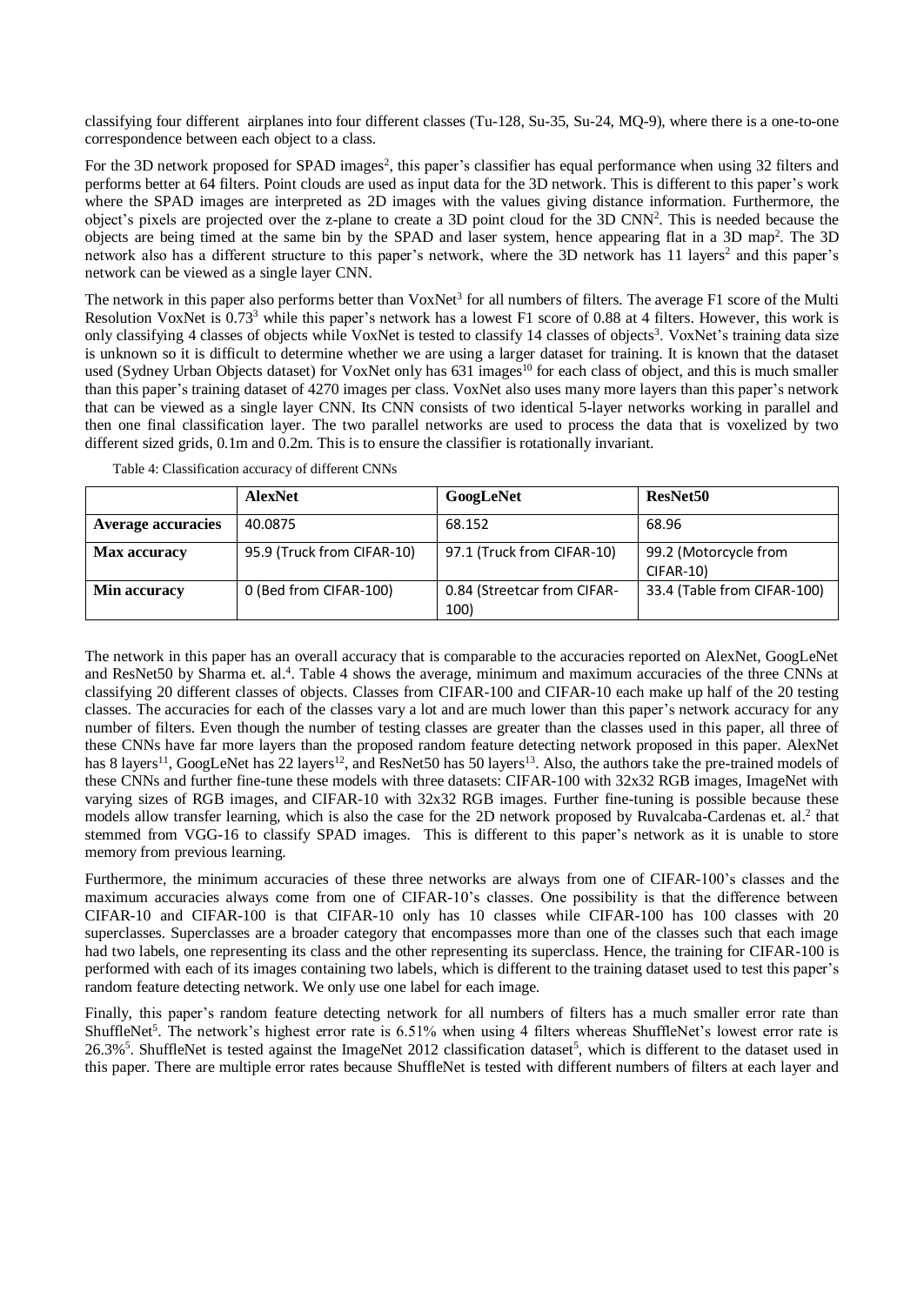different numbers of pointwise convolutions to be grouped at a time. However, it is not clear how the authors of ShuffleNet calculated the classification error. For this paper, the error rate is calculated by averaging the percentage of false negatives and false positives for each model airplane. When comparing the execution times, the real time classifier in this paper has an execution time that varies between 34.30 and 73.55 ms for different numbers of filters whereas ShuffleNet's times are between 15.2 to 108.8 ms for  $224x224$  images<sup>5</sup>. The values vary because the authors measure the time of the three highest performing configurations of ShuffleNet. Further testing is required before arriving at any conclusions regarding execution time.

#### **8. CONCLUSION**

<span id="page-11-0"></span>A real time classifier for time-of-flight SPAD images is implemented on the NVIDIA Jetson TX2 board. It processes the images with a convolutional layer and uses matrix multiplication to determine the highest likelihood object class. It has been tested to classify four different types of model airplanes (Tu-128, Su-35, Su-24 and MQ-9) when using five different numbers of filters (4, 8, 16, 32 and 64). The classifier achieves an overall classification accuracy of 98.7% with an F1-score of 0.99 when using 64 filters. Its execution time varies between 34.30 and 73.55ms depending on how many filters are used and its power consumption is between 5.1 W. Overall, the results show that the proposed classifier can be executed on a TX2 board that is mounted on a UAS as well as for low SWaP applications.

## **9. FUTURE WORK**

There are many potential branches in the future for this work. Firstly, further speedups can be investigated to decrease the execution time of the classifier. Secondly, more classes of planes or other objects can be introduced for classification. Thirdly, the system's robustness can be improved further to allow eventual implementation as a neuromorphic systemon-chip.

## **10. ACKNOWLEDGEMENTS**

The authors of this paper would like to thank Geoff Day from DST Group for helping with the testing of the Polimi SPAD camera, Dr Vladimyros Devrelis from Ballistic Systems Pty Ltd, Maurizio Gencarelli from DST Group and Lindsey Paul from Queensland University of Technology (QUT) for their assistance in testing the classifier's performance. The work is also co-funded by NATO SPS project 984840.

# **REFERENCES**

- [1] Lussana, R., Villa, F., Mora, A.D., Contini, D., Tosi, A., and Zappa, F., "Enhanced single-photon time-of-flight 3D ranging," Optics Express 23(19), 24962 (2015).
- [2] Ruvalcaba-Cardenas, A.D., Scoleri, T., and Day, G., "Object Classification using Deep Learning on Extremely Low-Resolution Time-of-Flight Data," in 2018 Digital Image Computing: Techniques and Applications (DICTA), 1–7 (2018).
- [3] Maturana, D., and Scherer, S., "VoxNet: A 3D Convolutional Neural Network for real-time object recognition," in 2015 IEEE/RSJ International Conference on Intelligent Robots and Systems (IROS), 922–928 (2015).
- [4] Sharma, N., Jain, V., and Mishra, A., "An Analysis Of Convolutional Neural Networks For Image Classification," Procedia Computer Science 132, 377–384 (2018).
- [5] Zhang, X., Zhou, X., Lin, M., and Sun, J., "ShuffleNet: An Extremely Efficient Convolutional Neural Network for Mobile Devices," in 2018 IEEE/CVF Conference on Computer Vision and Pattern Recognition, 6848–6856 (2018).
- [6] Villa, F., Lussana, R., Bronzi, D., Tisa, S., Tosi, A., Zappa, F., Dalla Mora, A., Contini, D., Durini, D., et al., "CMOS Imager With 1024 SPADs and TDCs for Single-Photon Timing and 3-D Time-of-Flight," IEEE Journal of Selected Topics in Quantum Electronics 20(6), 364–373 (2014).
- [7] Navitar, "Navitar Machine Vision 1/2" Format Lenses.", <https://www.ivsimaging.com/Products/Lenses/Navitar-Lenses/Navitar-Machine-Vision-Lenses/Navitar-NMV-12WA> (19 March 2019)
- [8] Thorlabs, "FB600-10 Ø1" Bandpass Filter, CWL =  $600 \pm 2$  nm, FWHM =  $10 \pm 2$  nm.", <https://www.thorlabs.com/thorproduct.cfm?partnumber=FB600-10> (19 March 2019)